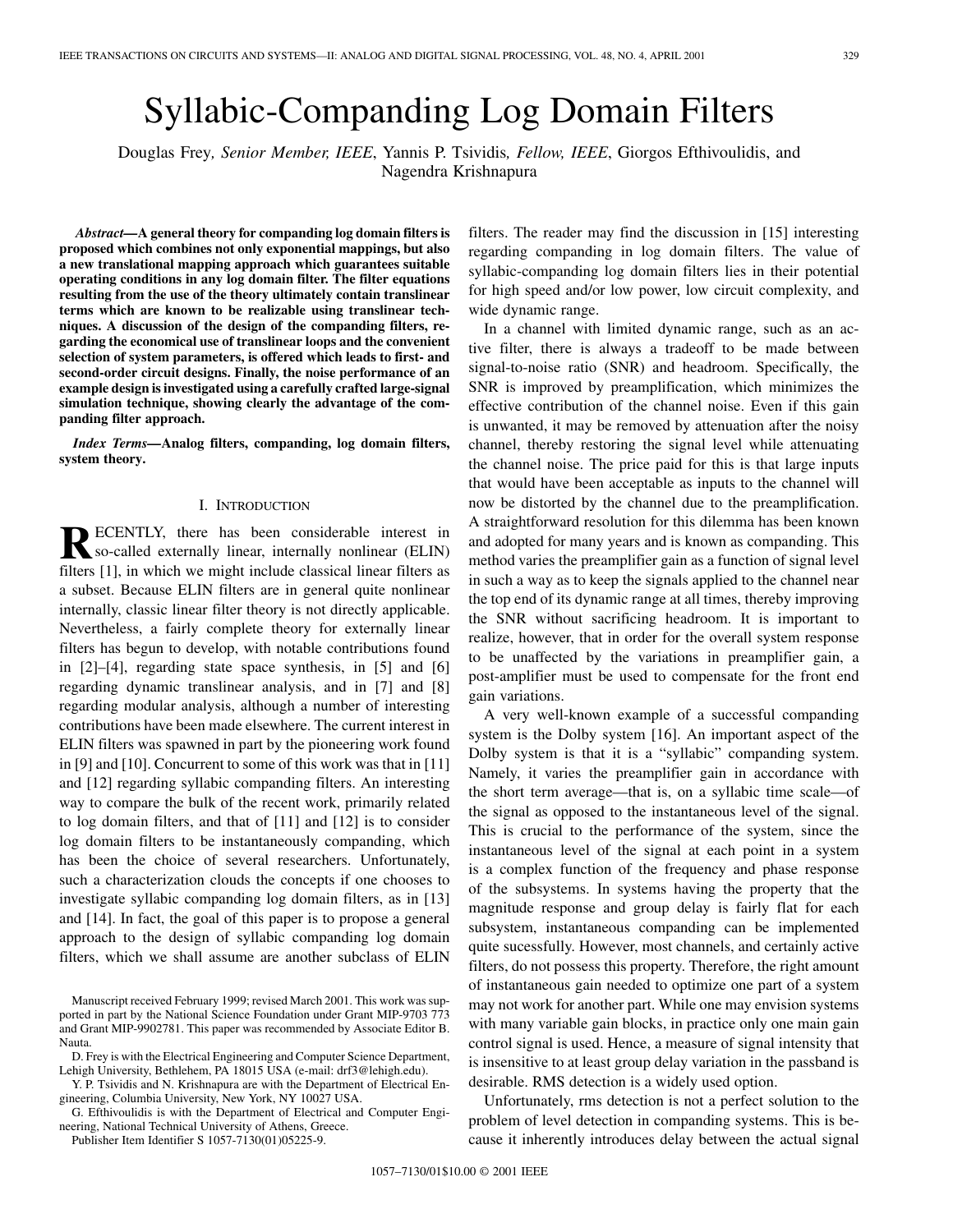level at a given time and its rms level estimate. As long as the level of the signal varies slowly compared to the time constant of the rms detector, no problems arise. However, when the input signal level suddenly increases, it can overload the system until the rms detector responds. In practical syllabic-companding systems, such as the Dolby system, extra circuitry is used to minimize the transient overload to a point where it is acceptable to the user. In this way, users get the benefit of a perceived increase in dynamic range. The goal of this paper is to gain the advantages of syllabic companding for active, especially log domain, filters. It is recognized, however, that syllabic-companding filters will suffer the same transient overload problems encountered in any syllabic-companding system.

The idea of syllabic-companding filters has been proposed in [11]. The associated technique systematically varies the gain of an input applied to a filter along the lines of the above discussion; however, changes must be made internal to the filter to correct for changes in the dynamics of the filter due to the time-varying input gain. Syllabic-companding filtering using this principle has been described in [12] and has been used in conjunction with log domain filtering in [13]. In the latter implementation, the bias currents of the main filter were kept constant. However, as suggested in preliminary form in [14], companding can also be done by dynamically adjusting the bias currents in such a way as to minimize the standing currents required during intervals of relatively constant signal strength. There it has been suggested that one may view the variation of bias currents in response to signal level as the dual operation to gain change. In particular, one may adjust the gain of the front end of the system to ensure that the signal is at the top end of the dynamic range, or equivalently, one may vary the top end of the dynamic range of the system to match the signal level. As long as the noise floor of the system moves appropriately with variations in the top end of the dynamic range, then the SNR will be improved as in companding using explicit gain variations. Of course, the dynamic bias current adjustment must be done in such a way that the external behavior of the filter remains linear.

This paper will propose a complete theory, and an accompanying design approach, for the realization of companding log domain filters based on our dynamic biasing approach. Section II begins by introducing the idea of translational mapping to the state space equations for a filter. This idea is the key to the systematic design of companding filters from our perspective. It is also valuable in improving earlier methods for the design of log domain filters. We follow this with a discussion of parameter selection. In Section III, the exponential mappings for log domain filters are applied to the linearly mapped, via translation, state equations. This is shown to yield nodal equations for companding log domain filters containing various translinear terms, which are realizable using translinear loops. A general set of equations for a companding filter are shown and two special cases—that is, a first-order and a second-order filter—are presented to aid in developing the concepts. Finally, in Section IV, carefully developed SPICE simulation results, using transient analysis, are given regarding the noise behavior of one of the example circuits proposed in Section III.

## II. A TRANSLATIONAL MAPPING APPROACH

#### *A. Introduction*

In light of the discussion above, we now offer a systematic formulation for systems explicitly incorporating dc bias currents to establish the dynamic range and, in particular, syllabic-companding log domain filters. We assume that state equations for a given filter are specified in the following standard form:

$$
\frac{d}{dt}\bar{x} = A\bar{x} + \bar{b}u; \quad y = \bar{p}^T\bar{x} + du \tag{1}
$$

where the input u and the output y are assumed scalars,  $\bar{x}$  = is the state vector,  $A$  is the  $N$  by  $N$  state matrix, b and  $\bar{p}^T$  are N dimensional vectors, and d is a scalar. The system of (1) possesses a transfer function,  $H(s)$ , dependent upon the parameters in (1) given by the formula

$$
H(s) = \bar{p}^T (sI - A)^{-1} \bar{b} + d.
$$
 (2)

In anticipation of the log domain realizations to be discussed later, we will require that the input be a strictly positive signal so that it may be applied to a diode, or equivalent combination of transistors, which provides the logarithm of the input. Typically, this input signal would be the sum of an original ac input signal and an added offset. Since the output is typically the current in an output transistor, we recognize that an always positive input  $u$ will have to result in an always positive output  $y$ . In the process, each of the state variables will have to be strictly positive for all times, since these variables correspond to currents in transistor junctions as well.

Ensuring always positive state variables and output is not always a trivial matter. Consider the case where (1) describes an ideal bandpass filter, with output  $y$  equal to  $x_1$ , as shown explicitly in the second-order example of Section III. Suppose that a sinusoidal ac input is to be applied to the filter, and that for the purpose of log domain filtering, a dc component is added to the ac input sufficient in size to guarantee that the composite input  $u$  is always strictly positive. Since this is a linear system, the superposition principle states that the output corresponding to this composite input will consist of a dc and an ac component, where each component is determined by the gain of the system at the respective frequencies. Specifically, the output ac component will have a magnitude and phase determined by the transfer function  $H(s)$ , evaluated at its frequency. On the other hand, the dc component of the output is determined by the dc gain of the system. Since we have taken the case of a bandpass filter, the ac gain will be nonzero, while the dc gain will be equal to zero. Hence, adding dc to the input in this case does not guarantee that there will be sufficient dc in the output. Clearly in this case the output, which equals one of the state variables, will be a purely ac signal—that is, a signal having positive and negative values over time—which is unacceptable in log domain filters.

## *B. The Translational Mapping*

In order to address this problem, let us consider a translational mapping applied to (1) which will allow us to guarantee that all state variables will remain positive at all times. Suppose that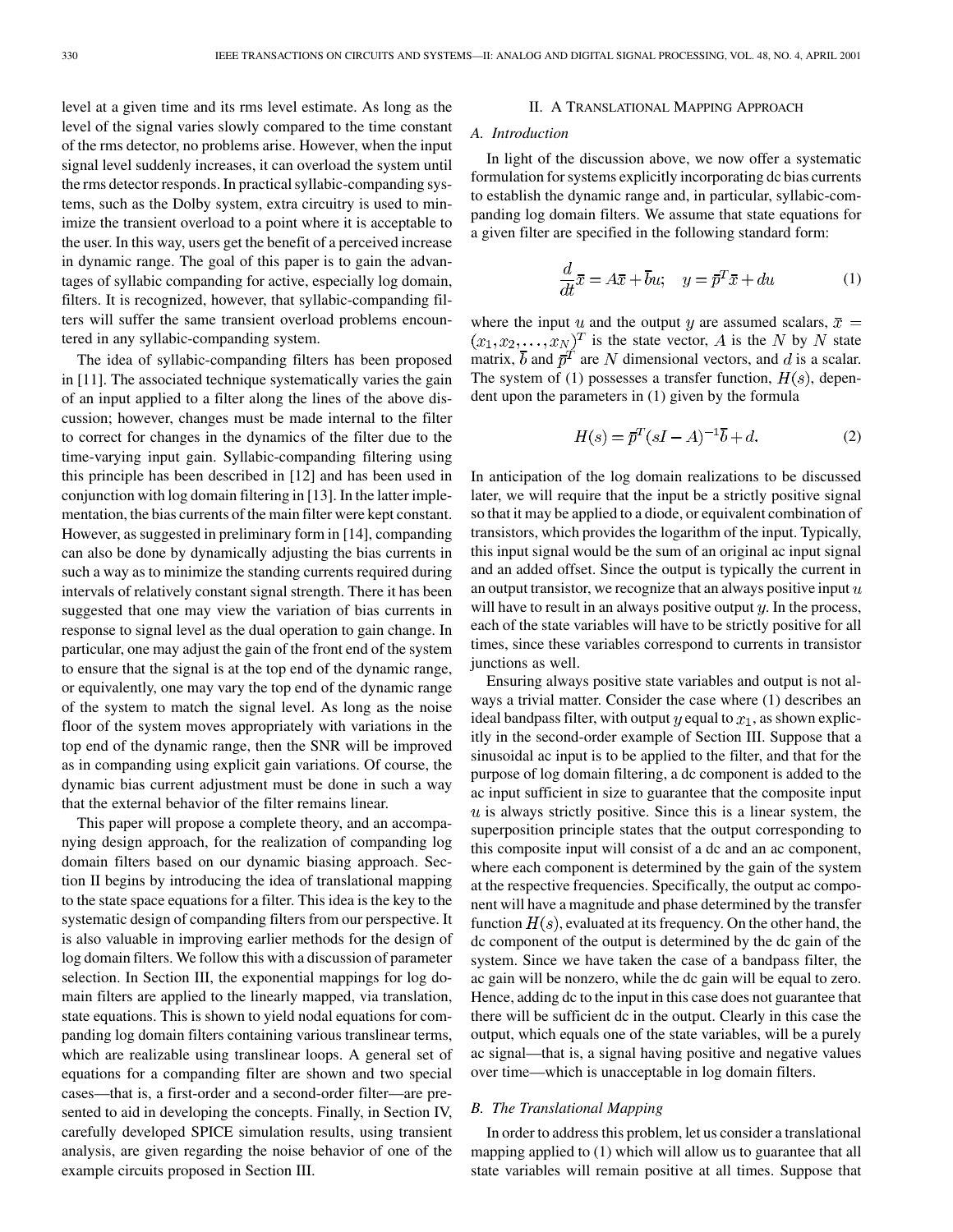we adopt the change of variables in the state equations of (1) specified below as

$$
x_i = X_i - X_{0i}, \quad 1 \le i \le N
$$
  
\n
$$
u = U - U_0
$$
  
\n
$$
\bar{X} = (X_1, X_2, \dots, X_N)^T
$$
  
\n
$$
\bar{X}_0 = (X_{01}, X_{02}, \dots, X_{0N})^T
$$
\n(3)

where each of  $X_{0i}$  and  $U_0$  are (possibly) time-varying offsets chosen such that the new variables  $X_i$  and U are always positive. With these substitutions, (1) becomes

$$
\frac{d}{dt}\bar{X} = A\bar{X} + \bar{b}U + \frac{d}{dt}\bar{X}_0 - A\bar{X}_0 - \bar{b}U_0 \tag{4a}
$$

$$
y = \overline{p}^T \overline{X} + dU - \overline{p}^T \overline{X}_0 - dU_0.
$$
 (4b)

Observe that the transfer function from the original input  $u$ to the output  $y$  is unchanged; however, the translated internal variables  $X_i$  and U are now always positive regardless of the overall transfer function. Therefore, the internal variables are completely compatible with the exponential mappings used for the realization of log domain filters [17]. The extra terms introduced into the equations of (4), relative to those of (1), by the translational mappings appear as additional inputs and, as such, will ultimately be realized in a way similar to the nominal input  $U$ .

#### *C. The Noncompanding Case*

Before exploring the central purpose of this paper regarding companding filter design, it is both of interest and helpful in understanding to consider the special case where the offsets  $X_{0i}$ and  $U_0$  specified above are constants, which corresponds to the noncompanding case typically covered in the literature thus far. The choice of the offsets for this case is very instructive. Let us assume that the input offset  $U_0$  is chosen equal to the largest peak excursion of the input, plus a safety margin, such that the composite input is always positive and greater than zero by some minimum value. This will guarantee that the input logging device in the log domain filter will always run with at least a sufficient current to guarantee good performance, e.g., good bandwidth. Continuing, let us choose the state variable offsets  $X_{0i}$ to be multiples of the input offset, determined by the maximum ac gain that a signal may have at any frequency. Such gains are found, for example, by using the intermediate transfer functions discussed in [18]. In this way, the composite state variables  $X_i$ will be bounded away from zero by some amount which will not only guarantee that they are strictly positive, but also that the currents in the associated transistors in the eventual log domain filters will never get too close to zero. Denoting the respective scale factors for each state variable by  $\lambda_i$ , we have the following state space formulation for the constant-translated system:

$$
\frac{d}{dt}\bar{X} = A\bar{X} + \bar{b}U - (A\bar{\lambda} + \bar{b})U_0
$$
 (5a)

$$
y = \overline{p}^T X + dU - (\overline{p}^T \lambda + d)U_0 \tag{5b}
$$

where

$$
\overline{\lambda} = (\lambda_1, \lambda_2, \dots, \lambda_N)^T
$$
  
\n
$$
x_i = X_i - \lambda_i U_0
$$
  
\n
$$
u = U - U_0.
$$
\n(6)

The net result of the translational mapping, as shown in (5), has been to introduce an additional constant input, proportional to  $U_0$ , into each of the equations. These inputs are completely analogous to the "dummy" inputs introduced in [3] to permit a suitable dc equilibrium solution. Here, however, the introduction of the variables is done in a way that guarantees that no internal variables may be over driven.

Since each of the terms in the equations may result in some additional circuitry in the ultimate circuit realization, it is usually desirable to suppress the new terms where possible. Using the state space transformations described elsewhere, this can be systematically achieved. Specifically, if a nonsingular state space transformation matrix  $M$  is used as in [2] to produce a new set of equations, we may in the process eliminate the vector  $A\overline{\lambda} + \overline{b}$ . Using the results shown in [2], for example, on the impact of this transformation on A and  $\overline{b}$ , we have

$$
A \to MAM^{-1}
$$
  
\n
$$
\overline{b} \to M\overline{b}
$$
  
\n
$$
(A\overline{\lambda} + \overline{b}) \to M(AM^{-1}\overline{\lambda} + \overline{b}).
$$
\n(7)

Therefore,

$$
M(AM^{-1}\bar{\lambda} + \bar{b}) = 0 \Rightarrow \bar{\lambda} = -MA^{-1}\bar{b}.
$$
 (8)

The final result in (8) states that there are many ways to choose M such that the vector of constants  $A\overline{\lambda} + \overline{b}$ , added to the state equations, as shown in (5), due to the translation of the variables will be identically zero. This constraint is a generalization of that given in [2] for allowing a suitable dc equilibrium. By using (8), however, not only is a suitable dc equilibrium guaranteed, but also the needed headroom for each of the state variables in consideration of the intermediate transfer functions [18]. The result in (8) is identical to the analogous one in [2] for the special case where each of the ac gains  $\lambda_i$  is assumed to be equal to 1. In all cases below, we shall assume that the transformation, using a nonsingular matrix  $M$ , has already been applied, leaving a convenient state space description of the form of (1). In general, one may arrive at a convenient form after some trial and error, although the examples given in Section III are typical cases where little or no manipulation is required.

## *D. The Companding Case*

Now let us move on to the case where the offsets in the translational mappings are time-varying, corresponding to the syllabic-companding case, which is the main case we wish to consider. We may proceed exactly as before in relating the state variable offsets  $X_{0i}$  to the input offset,  $U_0$  through a vector of gain constants  $\overline{\lambda}$  with the result

$$
\frac{d}{dt}\bar{X} = A\bar{X} + \bar{b}U + \bar{\lambda}\frac{d}{dt}U_0 - A\bar{\lambda}U_0 - \bar{b}U_0 \qquad (9a)
$$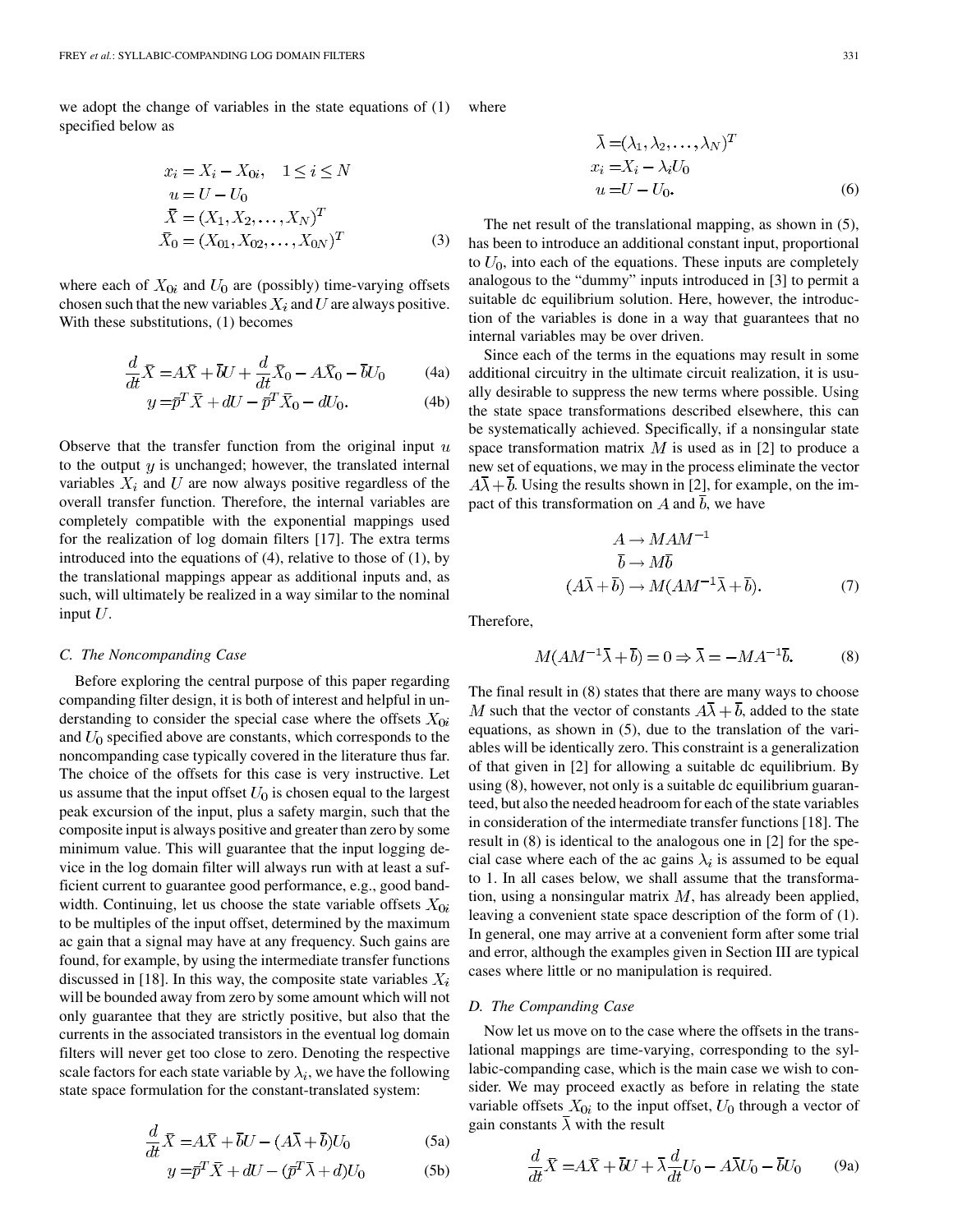$$
y = \bar{p}^T \bar{X} + dU - (\bar{p}^T \bar{\lambda} + d)U_0.
$$
 (9b)

Note that, while the output equation is unchanged, the state equations now include a vector of new inputs proportional to the time derivative of  $U_0$ . The likelihood of such a quantity being available directly as a voltage or a current is small; however, by the use of an additional first-order filter, which we shall call "the auxiliary filter," we can eliminate this problem. Specifically, suppose that the offset  $U_0$  was obtained by a first-order lowpass filtering operation on another input  $U_R$ . In practice,  $U_R$ would be the output of a level detector operating on the ac input to the system plus some relatively small dc component added to ensure that  $U_R$ , and hence  $U_0$ , would remain above some minimum acceptable value. The level detector employed would typically comprise a rectifier, a peak and/or rms detector, and some scaling to account for crest factor. Due to the first-order lowpass filtering, the time-varying offset  $U_0$  would obey a differential equation of the form

$$
\frac{d}{dt}U_0 = -\omega_R U_0 + \omega_R U_R. \tag{10}
$$

We will refer to the filter described by (10) as the "auxiliary filter" in the discussion below, since it leads to additional circuitry in the final companding filter implementation. Using the result in (10) to eliminate the derivative of  $U_0$  in (9), we have

$$
\frac{d}{dt}\bar{X} = A\bar{X} + \bar{b}U + \bar{\lambda}(-\omega_R U_0 + \omega_R U_R) \n- A\bar{\lambda}U_0 - \bar{b}U_0 \n= A\bar{X} + \bar{b}U - (\omega_R \bar{\lambda} + A\bar{\lambda} + \bar{b})U_0 + \omega_R \bar{\lambda}U_R \n= A\bar{X} + \bar{b}U - \bar{b}_0 U_0 + \bar{b}_R U_R
$$
\n(11a)

$$
y = \overline{p}^T \overline{X} + dU - (\overline{p}^T \overline{\lambda} + d)U_0
$$
 (11b)

where

$$
\overline{b}_0 = \omega_R \overline{\lambda} + A \overline{\lambda} + \overline{b}; \quad \overline{b}_R = \omega_R \overline{\lambda}.
$$
 (12)

This result shows that, for the companding case, we introduce as many as two additional new inputs to each state equation; however, each of these new inputs is proportional to an undifferentiated system signal. We will refer to the filter described by (11) as the "main filter" in the discussion below.

As in the case of constant offsets, the filter described by (11), having the auxiliary filter described by (10), may be simplified in its final implementation by using certain degrees of freedom which are available. First, one may employ a transformation using a nonsingular matrix, as in (7) and (8), to eliminate some or all of the components of the vector  $\bar{b}_0$ . Alternatively, one may vary the components in the vector  $\overline{\lambda}$  to reduce the number of nonzero components of  $\bar{b}_0$ . Note that, while there is a minimum value allowed for each of the components of  $\overline{\lambda}$  to ensure enough headroom for the respective state variables, any of the components of  $\overline{\lambda}$  may be increased above this minimum without causing clipping problems. On the other hand, increasing the components of  $\lambda$  will increase the standing currents in transistors in the ultimate log domain circuit realization, causing an increase in noise. This increase in noise, however, may be compensated for by the decrease in circuit complexity resulting from fewer terms in the state equations.

The other design parameter which may be varied to eliminate nonzero terms in the main filter state equations is  $\omega_R$ —that is, the cutoff frequency of the auxiliary filter. However, this parameter must be varied in consideration of system specifications. This relates to the fact that syllabic companding, as explained in the introduction, requires that the level of the system input signal  $u$  be monitored and used to control the companding gains. Specifically, the offset  $U_0$  produced at the output of the auxiliary filter must correspond to the desired control signal for proper companding. Since level detectors used in syllabic-companding systems inherently employ lowpass filtering, it is reasonable to assume that the auxiliary filter, in our case, may provide that function. Certainly, this would be economical, since the auxiliary filter would now perform the joint functions of removing unwanted derivative terms in the main filter and of envelope (as it is often called) filtering for the syllabic-companding operation. Unfortunately, however, it is difficult to achieve these functions simultaneously in practice. This is because the cutoff frequency of the envelope filter is usually set much lower than the critical frequencies of the main filter to avoid undesirable "pumping effects"—that is, signal-related noise modulation—in the overall companding system. Using typical scenarios, it has been our observation that the values of  $\omega_R$ , needed to implement a desirable envelope filter, do not typically enable the elimination of unwanted terms in the main filter equations. As a result, we will take the approach in this paper that  $\omega_R$  is a free parameter, allowing the simplification of the main filter. We will assume, therefore, that the overall envelope filtering, which is necessary to achieve the desired syllabic-companding operation, will be provided in the level detection circuitry that produces the signal  $U_R$  designed in consideration of the filtering action of the auxiliary filter.

## III. LOG DOMAIN FILTER REALIZATION

## *A. Introduction*

Given the above preliminaries, we are now in a position to design log domain filter realizations of syllabic-companding filters. In order to facilitate the design, we will offer a new formulation which combines the exponential mappings introduced in [2] with the translinear ideas described elsewhere—for example, in [5], [6], and [19]. First, observe that the translational mappings in Section II provide a simple systematic way to guarantee that all of the system variables—that is,  $U$ , and each of the state variables—will remain strictly positive at all times. Therefore, if exponential mappings are now used to substitute for all of the system variables, then these mappings will be well defined. Such mappings have been shown—for example, in [2] and [3]—to produce the circuit equations for log domain filters, where all system variables are assumed to be currents. Since the synthesis of log domain filters is our goal, consider the following mappings for the system variables in (10) and (11):

 $\mathbf{r} = \mathbf{r} \cdot \mathbf{r}$ 

$$
U = I_s e^{V_0/V_t}
$$
  
\n
$$
X_i = I_s e^{V_i/V_t}, \quad \forall 1 \le i \le N
$$
  
\n
$$
U_0 = I_s e^{V_B/V_t}
$$
  
\n
$$
U_R = I_s e^{V_R/V_t}
$$
\n(13)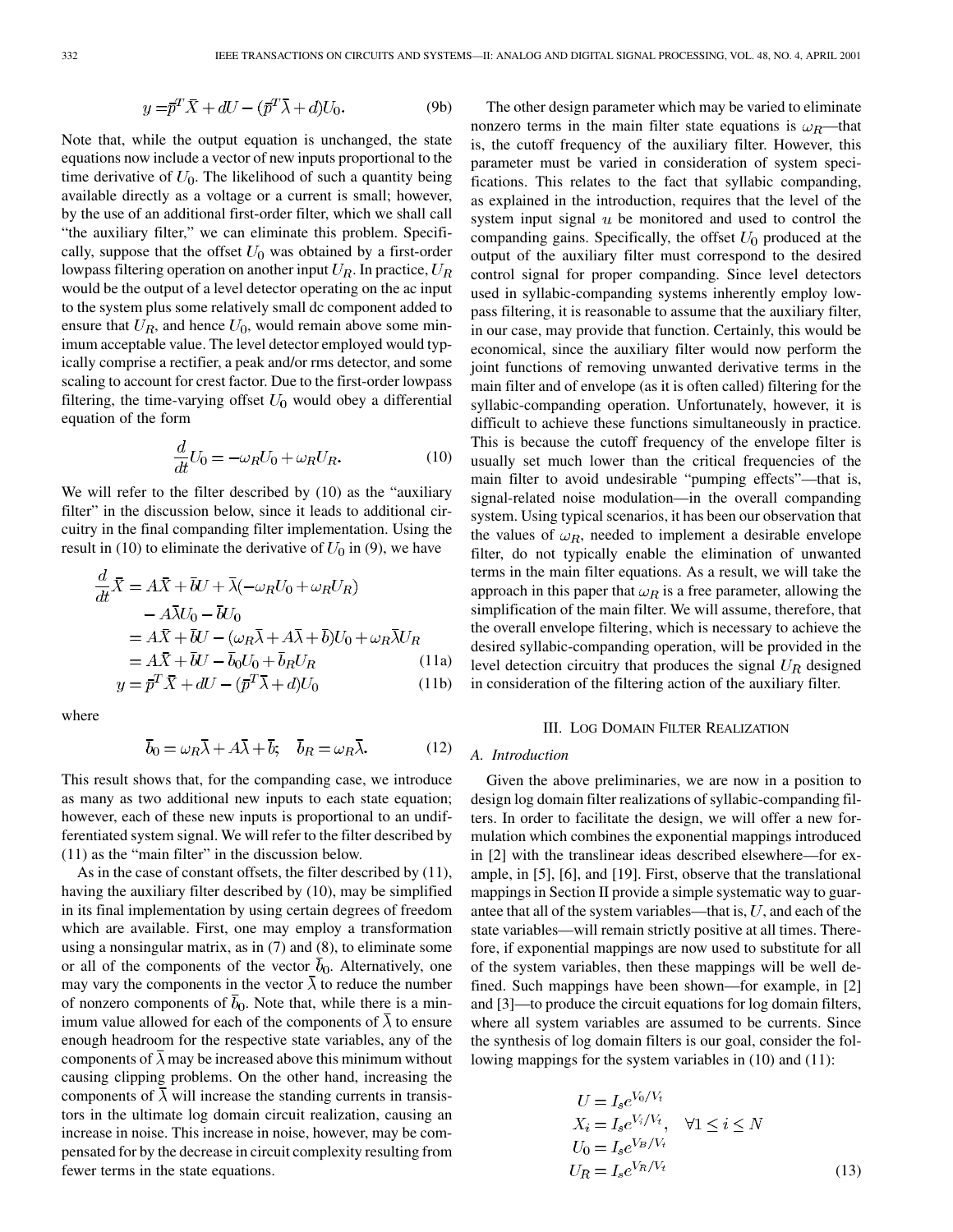where  $I_s$  and  $V_t$  are constants typically equal to the reverse saturation current and thermal voltage, respectively, of a bipolar transistor. Using (13), we have

$$
C\frac{d}{dt}V_i = \frac{CV_t}{X_i}\frac{d}{dt}X_i
$$

$$
C_R\frac{d}{dt}V_B = \frac{C_RV_t}{U_0}\frac{d}{dt}U_0
$$
(14)

where the constants  $C$  and  $C_R$  have units of capacitance such that their multiplication with the derivatives of the voltages—that is,  $V_0$ ,  $V_1$ , etc.— yields currents.

## *B. A First-Order Example*

Equations (13) and (14) may be substituted into (10) and (11), yielding the equations necessary for a general log domain companding filter, excluding the level detection circuitry. Before giving this general formulation, however, let us consider a simple first-order case which highlights the important ideas with a minimum of complexity. Specifically, let us begin with a first-order lowpass filter, characterized by the following equations:

$$
\frac{d}{dt}x = -\omega_0 x + k\omega_0 u
$$
  

$$
y = x, \quad A = -\omega_0, \overline{b} = k\omega_0, \overline{p} = 1, d = 0.
$$
 (15)

Notice that the operators  $A, \overline{b}, \overline{p}$ , and d from (1) are simply scalars in this case and have been given parenthetically in (15). Because this is a first-order filter with dc gain equal to  $k$ , the maximum gain to the state variable x from the input  $u$  is  $k$ . Any value of the gain constant  $\lambda$  (scalar in this case) that equals or exceeds this value will ensure adequate headroom in the final implementation. Thus, adopting the offsets  $U_0$  and  $\lambda U_0$  for the input  $u$  and the state variable  $x$ , respectively, in (3), we obtain new system equations where all system variables are strictly positive as long as  $U_0$  is at least as large as the maximum peak value of  $u$ . Proceeding along the lines above, we have

Main Filter

$$
\frac{d}{dt}X = -\omega_0 X + k\omega_0 U - b_0 U_0 + b_R U_R
$$
  
\n
$$
b_0 = \lambda \omega_R - \lambda \omega_0 + k\omega_0
$$
  
\n
$$
b_R = \lambda \omega_R
$$
  
\n
$$
y = X - \lambda U_0
$$

Auxiliary Filter

$$
\frac{d}{dt}U_0 = -\omega_R U_0 + \omega_R U_R.
$$
\n(16)

Observe that  $X$  is a scalar in (16). Following the lines of the discussion in Section II, we will assume that the flexible filter parameters  $\lambda$  and  $\omega_R$  are chosen such that  $b_0 = 0$ , thereby simplifying the main filter equations. With this assumption, and by using the relations in (14), we obtain

Main Filter

$$
C\frac{d}{dt}V = -I_0 + kI_0 \frac{U}{X} + \lambda \frac{C}{C_R} I_R \frac{U_R}{X}
$$
  

$$
y = X - \lambda U_0
$$

Auxiliary Filter

$$
C_R \frac{d}{dt} V_B = -I_R + I_R \frac{U_R}{U_0} \tag{17}
$$

where the currents  $I_0$  and  $I_R$  are related to the original system parameters as follows:

$$
I_0 = CV_t \omega_0; \quad I_R = C_R V_t \omega_R = \frac{\omega_R}{\omega_0} \frac{C_R}{C} I_0. \tag{18}
$$

The differential equations in (17) represent nodal equations in the final circuit implementation, where currents in grounded capacitors are equal to a combination of a current source and one or more "translinear" terms—that is, terms containing products and ratios of currents.

In order to finish the design, we offer the following approach to realizing the "translinear" terms in (17). In each case, these terms are the product of two currents divided by a third. Such a current is easily achieved by a transistor connected in a suitable translinear loop [19] as shown with the help of Fig. 1, where the needed extra biasing circuitry is not shown. We assume for the present that  $m = 1$ . To begin the explanation, we also assume that the voltages labeled  $V_{\text{dc}}$  are equal to zero, and that the scenario of the figure regards system variables  $X_j$  and  $X_k$ , which are arbitrary and could represent, for example,  $U$  and  $X$ , respectively, in the present case. In consideration of the mappings in (13), these system variables are currents exponentially related to respective voltages  $V_j$  and  $V_k$ . In a physical circuit transistors carrying the currents  $X_i$  and  $X_k$  may or may not actually exist. Nevertheless, the mappings suggest that if transistors were connected to the voltages  $V_j$  and  $V_k$ , as indicated by the dotted lines, then they would carry the respective currents  $X_i$  and  $X_k$ . As a result, we may imagine the transistors connected via the dotted lines to be a part of the circuit even if they are not physically present. We assume that base currents are negligible so that such a connection would cause no loading in any case. Still assuming the voltage  $V_{dc}$  to be zero, we have the translinear loop consisting of the three transistors and the diode. It is a simple matter to show [19] that the emitter current  $I_E$  is exactly given by  $I_{bias} X_j/X_k$ . Hence, the translinear terms in (17) are easily realized via a diode level shift—that is, by a diode carrying a current of  $I_{bias}$  amps—and an emitter follower bridging the voltage nodes related to the respective system variables as shown in the figure, sourcing the translinear term current into the node labeled  $V_k$ .

Notice if we now allow the battery voltages, labeled  $V_{\text{dc}}$ , to be nonzero, the current  $I_E$  is unchanged regardless of the value of  $V_{\text{dc}}$ . This says that if all of the voltages related to the system variables in (13) were augmented by the same constant  $V_{\text{dc}}$ , the translinear terms in the equations in (17) would be unchanged. Assuming  $V_{\text{dc}}$  is constant, none of the derivative relations in (14) would be affected either; therefore, (17) is valid regardless of the possibility of across the board level shifting. This fact is useful in allowing greater flexibility in the design of actual log domain filters and can be easily incorporated into the mappings of (13) without changing the log domain filter equations of (17). Specifically, (13) becomes

$$
U = I_s e^{(V_0 - V_{\rm dc})/V_t}
$$
  
\n
$$
X_i = I_s e^{(V_i - V_{\rm dc})/V_t}, \quad \forall 1 \le i \le N
$$
  
\n
$$
U_0 = I_s e^{(V_B - V_{\rm dc})/V_t}
$$
  
\n
$$
U_R = I_s e^{(V_R - V_{\rm dc})/V_t}.
$$
\n(19)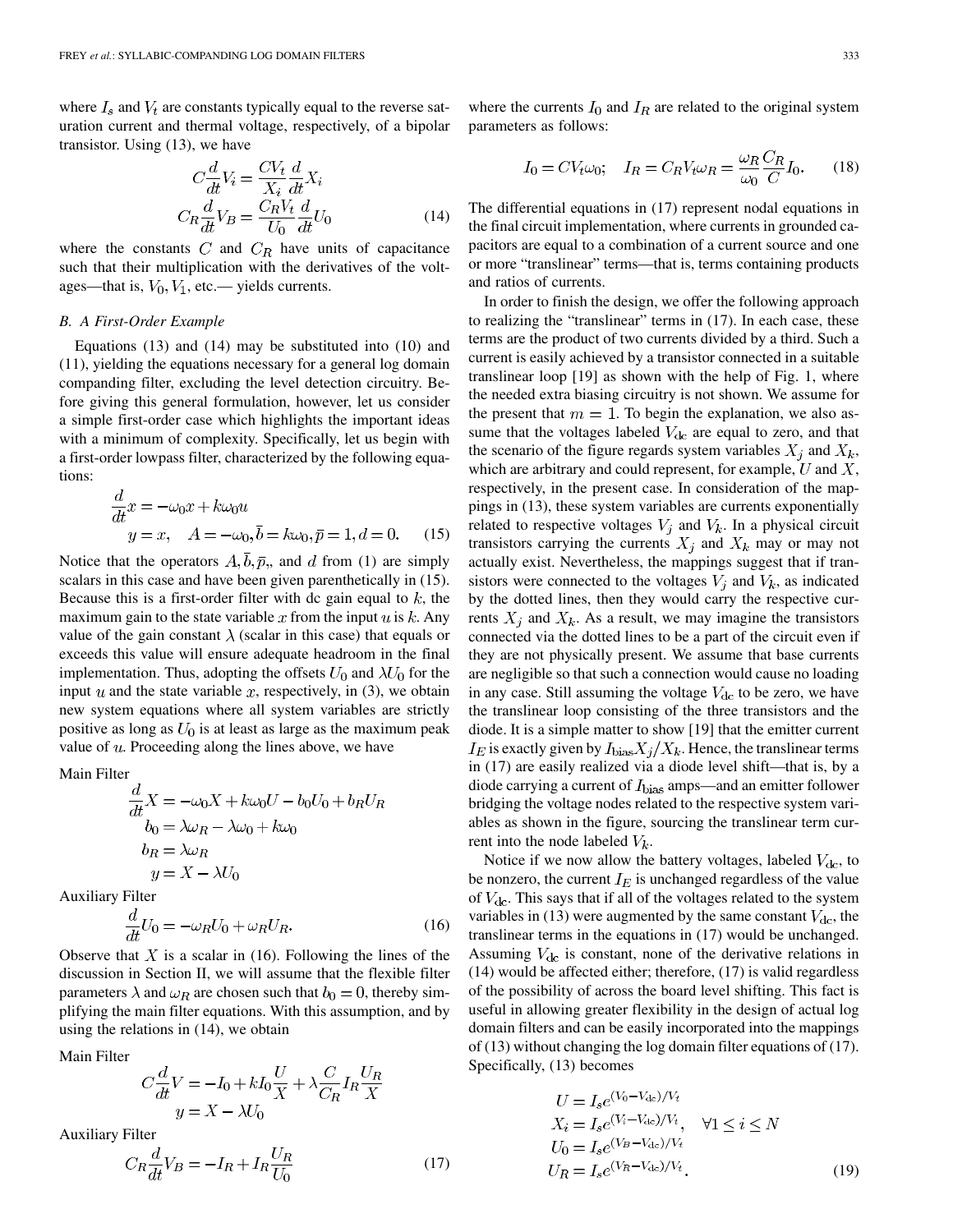

Fig. 1. Simplified loop showing the implementation of a positive translinear term.



Fig. 2. Simplified loop showing the implementation of a negative translinear term.

Nonzero values of  $V_{\text{dc}}$  will be used in the second-order filter case discussed below.

The above discussion related to Fig. 1 covers only the case where the translinear term to be implemented is positive. When there is a negative sign, alternate circuitry must be employed as discussed elsewhere [2]. Fig. 2 shows a way to realize a negative translinear term. In this case, there is again a translinear loop formed by the three transistors and the diode, and the current, labeled  $I_E$ , being drawn from (yielding the negative sign) the node labeled  $V_k$  is again given by  $I_{bias} X_j/X_k$ , regardless of the value of  $V_{\text{dc}}$ . It should be noted that the actual circuitry, not shown, needed to bias the diode in this case is more complicated in practice than that needed to bias the diode in the case of Fig. 1. Nevertheless, it is straightforward, and ways to do this have already been proposed in the literature [20]. Thus, we have a basic synthesis procedure for the implementation of any of the translinear terms which appear in (17).

Because we wish to develop methods for synthesizing economical designs, a slight generalization of the above ideas is worth considering. Since each translinear term requires a level shifter, indicated by the diode in Figs. 1 and 2, it is advantageous to use the same level shifter more than once where possible in the final design. This can be done in cases where two translinear terms share the same type of product terms, having only different denominators. While there are many possibilities for this in general systems, we wish to consider a certain case relevant to the companding filters of this paper. Specifically, the auxiliary filter contains a translinear term which shares product terms often occurring in one or more of the translinear terms of the main filter—that is, a bias current times the auxiliary filter input  $U_R$ . The difference between these comparative terms in general is that the bias currents are not the same, which necessitates the use of a different level shifter for each. It is possible, however, to scale the bias current—for example, by a factor



Fig. 3. Log domain implementation of a first-order companding filter.

 $m$ —in a translinear term, without altering the value of the term, by also scaling the denominator quantity in the same way—that is,  $I_{\text{bias}} X_j/X_k = (mI_{\text{bias}})X_j/(mX_k)$ . This suggests that we may rewrite the auxiliary filter equation of (17) as shown in (20) without changing its basic operation. Specifically,

Auxiliary Filter

$$
C_R \frac{d}{dt} V_B = -I_R + m I_R \frac{U_R}{m U_0}.
$$
 (20)

Fig. 1 describes the situation in a way specific to (20) if we let  $m$  be an arbitrary positive constant. The net bias current  $mI_{\text{bias}}$ , flowing through the level shifting diode, can now be varied through the parameter  $m$  to be compatible with the corresponding translinear term in the main filter—that is, the translinear term involving the product of  $I_R$  and  $U_R$ . Because the right-hand side of the differential equation for the auxiliary filter is unchanged, the filtering operation on  $U_R$ is unchanged—that is, the cutoff frequency of the auxiliary filter is still  $\omega_R$ . Observe, however, in Fig. 1 that the "output current" from the rightmost transistor is now  $mU_0$ , instead of  $U_0$ . As long as this is taken into account in the final design, it represents no particular problem. Integer values of  $m$ , for example, make this a very simple matter in practice.

With this synthesis procedure for the translinear terms in  $(17)$ and (20), a log domain realization of the companding first-order lowpass filter is straightforward. If we choose  $C_R = C$  and  $m = \lambda$ , which provides a simple, yet very practical, special case, we obtain the composite filter equations

Main Filter

$$
C\frac{d}{dt}V = -I_0 + kI_0\frac{U}{X} + \lambda I_R \frac{U_R}{X}
$$

$$
y = X - \lambda U_0
$$

Auxiliary Filter

$$
C\frac{d}{dt}V_B = -I_R + \lambda I_R \frac{U_R}{\lambda U_0}.\tag{21}
$$

Fig. 3 shows the realization of the filter equations in (21), where the level shifter comprising transistor  $Q_{\text{LS}}$  has been used to implement the corresponding translinear terms in the main and auxiliary filters. In fact, each of the translinear loops used to implement the various translinear terms is easily identified by studying the schematic. Appropriate current mirrors, not shown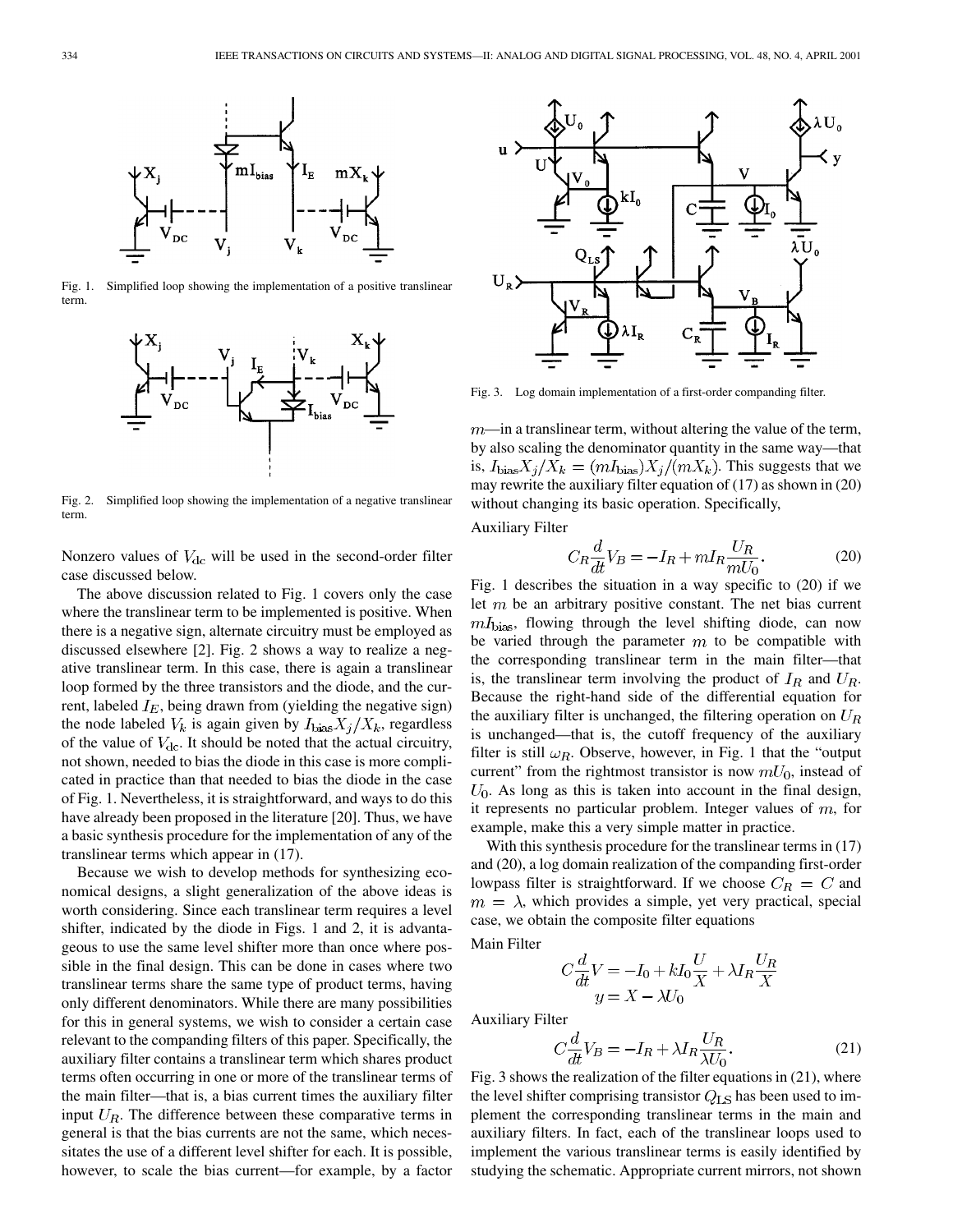

Fig. 4. Simplified realization of the bandpass filter of (28).

in Fig. 3, are needed to reflect the output current  $\lambda U_0$  from the auxiliary filter as the current sources, labeled  $U_0$  and  $\lambda U_0$ , in the main filter. Comparing the analysis here to that in [14], we note that the choices  $k = 1.5$ ,  $\lambda = 2$ ,  $C = 10$  pF, and  $\omega_R = 0.25\omega_0$ yield the filter proposed there. This first- order case shows how the flexibility in the design parameters may be exploited to simplify the state equation for the main filter, how the relations in (13) yield log domain nodal equations, and how translinear ideas may be used to realize the final filter.

## *C. The General Case*

Having considered a simple example, we are now in position to state the general log domain filter equations associated with the class of syllabic-companding filters we propose. The substitution of the relations in (13) or (19) into (10) and (11) yields

Main Filter

$$
C_i \frac{d}{dt} V_i = \sum_{j=1}^N C_i V_t A_{ij} \frac{X_j}{X_i} + C_i V_t \overline{b}_i \frac{U}{X_i}
$$
  
\n
$$
- C_i V_t \overline{b}_{0i} \frac{U_0}{X_i} + C_i V_t \overline{b}_{Ri} \frac{U_R}{X_i}
$$
  
\n
$$
= \sum_{j=1}^N I_{ij} \frac{X_j}{X_i} + I_i \frac{U}{X_i} - I_{0i} \frac{U_0}{X_i} + I_{Ri} \frac{U_R}{X_i},
$$
  
\n
$$
\forall 1 \le i \le N
$$
  
\n
$$
y = \overline{p}^T X + dU - (\overline{p}^T \overline{\lambda} - d)U_0
$$

Auxiliary Filter

$$
C_R \frac{d}{dt} V_B = -I_R + mI_R \frac{U_R}{mU_0}
$$
\n<sup>(22)</sup>

where subscripts  $i$  and  $j$  denote individual elements of the respective vectors or matrix in (11). The various currents in (22) are given by

$$
I_{ij} = C_i V_t A_{ij}
$$
  
\n
$$
I_i = C_i V_t \overline{b}_i
$$
  
\n
$$
I_{0i} = C_i V_t \overline{b}_{0i}
$$
  
\n
$$
I_{Ri} = C_i V_t \overline{b}_{Ri}
$$
  
\n
$$
I_R = C_R V_t \omega_R.
$$
\n(23)

Note the translinear terms on the right-hand side of the differential equations as before. Also note that the scaling idea, using the scale factor  $m$ , has been incorporated into the writing of the auxiliary filter equation in (22). As in the first-order case above, this can be exploited to reduce complexity in the final design, at the expense of producing a scaled output  $mU_0$  from the auxiliary filter. In practice, it would be prudent for the translated state equations in (11) to have been simplified by the use of the flexible parameters so that only a minimum number of terms appear on the right-hand side of the main filter differential equations.

Synthesis of the general filter equations in (22) is analogous to that for the first-order case. To demonstrate this, we will now consider a second-order example. Suppose we wish to synthesize a bandpass filter characterized by the following dynamical equations:

$$
\frac{d}{dt}\bar{x} = \begin{vmatrix} \dot{x}_1 \\ \dot{x}_2 \end{vmatrix} = \begin{bmatrix} -\omega_0/Q & -\omega_0 \\ \omega_0 & 0 \end{bmatrix} \begin{vmatrix} x_1 \\ x_2 \end{vmatrix} + \begin{vmatrix} \omega_0 \\ 0 \end{vmatrix} u \tag{24a}
$$

$$
y = \begin{vmatrix} 1 & 0 \end{vmatrix} \begin{vmatrix} x_1 \\ x_2 \end{vmatrix} \tag{24b}
$$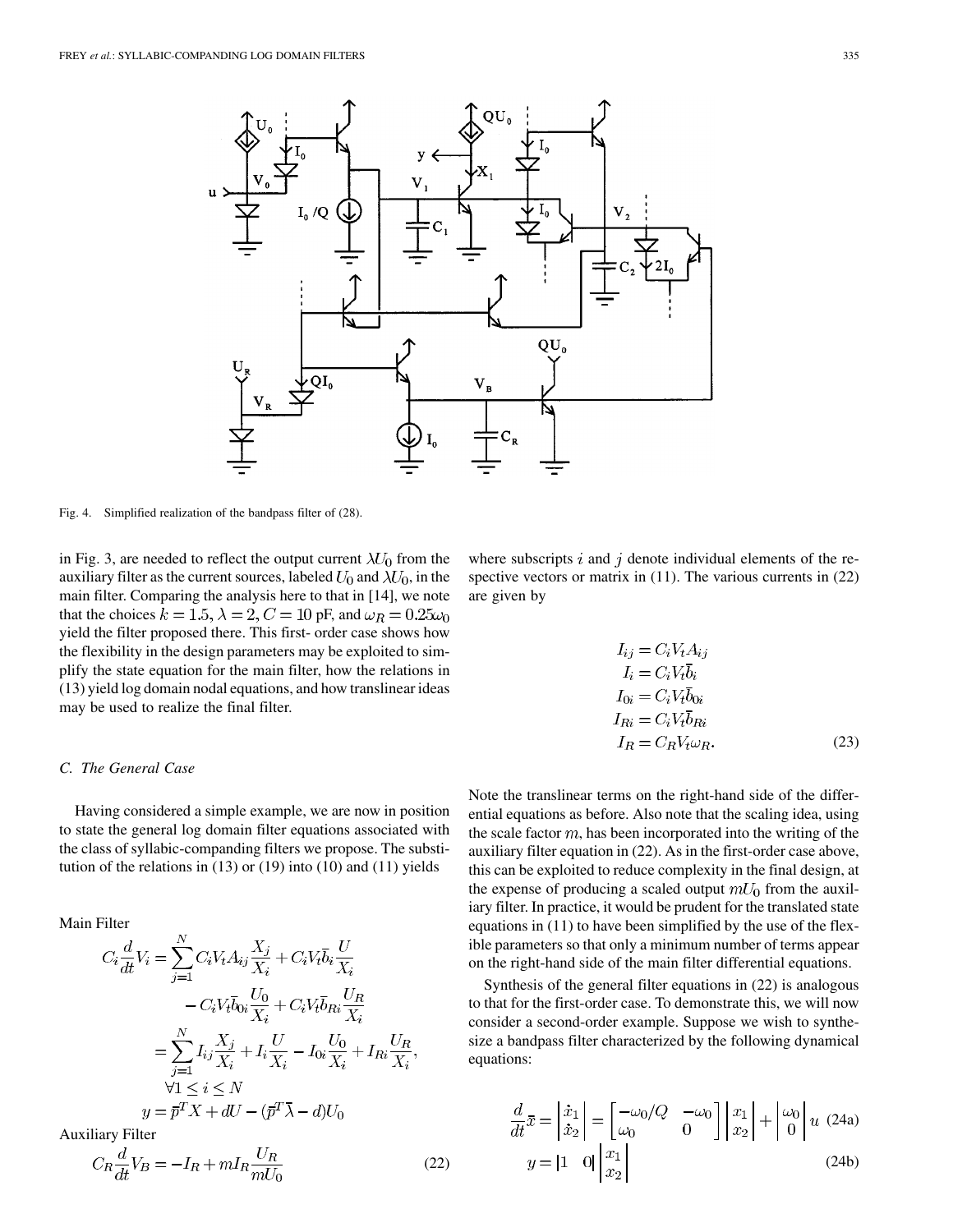

Fig. 5. Final circuit realization of the bandpass filter of (28) based on the simplified diagram of Fig. 5 ( $I_{\text{dc}} = I_0$ ).

where a dot over a variable indicates time differentiation. The bandpass transfer function  $H(s)$  corresponding to (24) is given by

$$
H(s) = \frac{Y(s)}{U(s)} = \frac{s\omega_0}{s^2 + s\omega_0/Q + \omega_0^2}.
$$
 (25)

It is a simple matter to show that the maximum gains from the input to the individual state variables are given approximately by  $\lambda_1 = \lambda_2 = Q$ . Thus, let us define  $\overline{\lambda} = (Q, Q)^T$  which, using (12) and (24), results in the following:

$$
\overline{b}_0 = Q \begin{vmatrix} \omega_R - \omega_0 \\ \omega_R + \omega_0 \end{vmatrix}
$$

$$
\overline{b}_R = Q \begin{vmatrix} \omega_R \\ \omega_R \end{vmatrix}.
$$
(26)

Clearly, by choosing  $\omega_R = \omega_0$  we can easily eliminate one of the entries of  $\bar{b}_0$ , thereby simplifying the final filter. Adopting this assumption and writing (22) for the special case of the bandpass filter of (24) yields

Main Filter

$$
C_1 \frac{d}{dt} V_1 = -\frac{I_0}{Q} - I_0 \frac{X_2}{X_1} + I_0 \frac{U}{X_1} + Q I_0 \frac{U_R}{X_1}
$$
  
\n
$$
C_2 \frac{d}{dt} V_2 = I_0 \frac{X_1}{X_2} - 2I_0 \frac{Q U_0}{X_2} + Q I_0 \frac{U_R}{X_2}
$$
  
\n
$$
y = X_1 - Q U_0
$$

Auxiliary Filter

$$
C_R \frac{d}{dt} V_B = -I_0 + Q I_0 \frac{U_R}{Q U_0}.\tag{27}
$$

These equations form the basis for a companding log domain filter realization of the bandpass filter. Each of the differential equations represents a nodal equation which can be realized using the ideas above regarding the translinear terms. In order to make this realization economical, we have set  $m$  equal to  $Q$ , which allows the level shifter used to implement the translinear term in the auxiliary filter to also be used to implement both of the corresponding translinear terms—that is, the terms involving the product  $I_0U_R$ —in the main filter. To achieve this, notice that we have grouped terms involving this product carefully.

Using the notation of Figs. 1 and 2, we obtain the filter realization of Fig. 4 directly from (27). Fig. 4 is, of course, not a final circuit, since the level-shifting diodes require additional circuitry to force the indicated currents. Using the circuits proposed elsewhere [20], we may offer a complete circuit realization as shown in Fig. 5. Here an extra diode drop level shift has been added to all of the system-variable node voltages to allow for the biasing circuitry associated with the negative transconductors. These diode drops are completely analogous to the batteries labeled  $V_{\text{dc}}$  in Figs. 1 and 2 and are set up by the current sources labeled  $I_{\text{dc}}$  in Fig. 5. However, because the diode drop in the negative transconductor is used effectively as  $V_{\text{dc}}$  in developing the bias for the output transistor for the main filter, it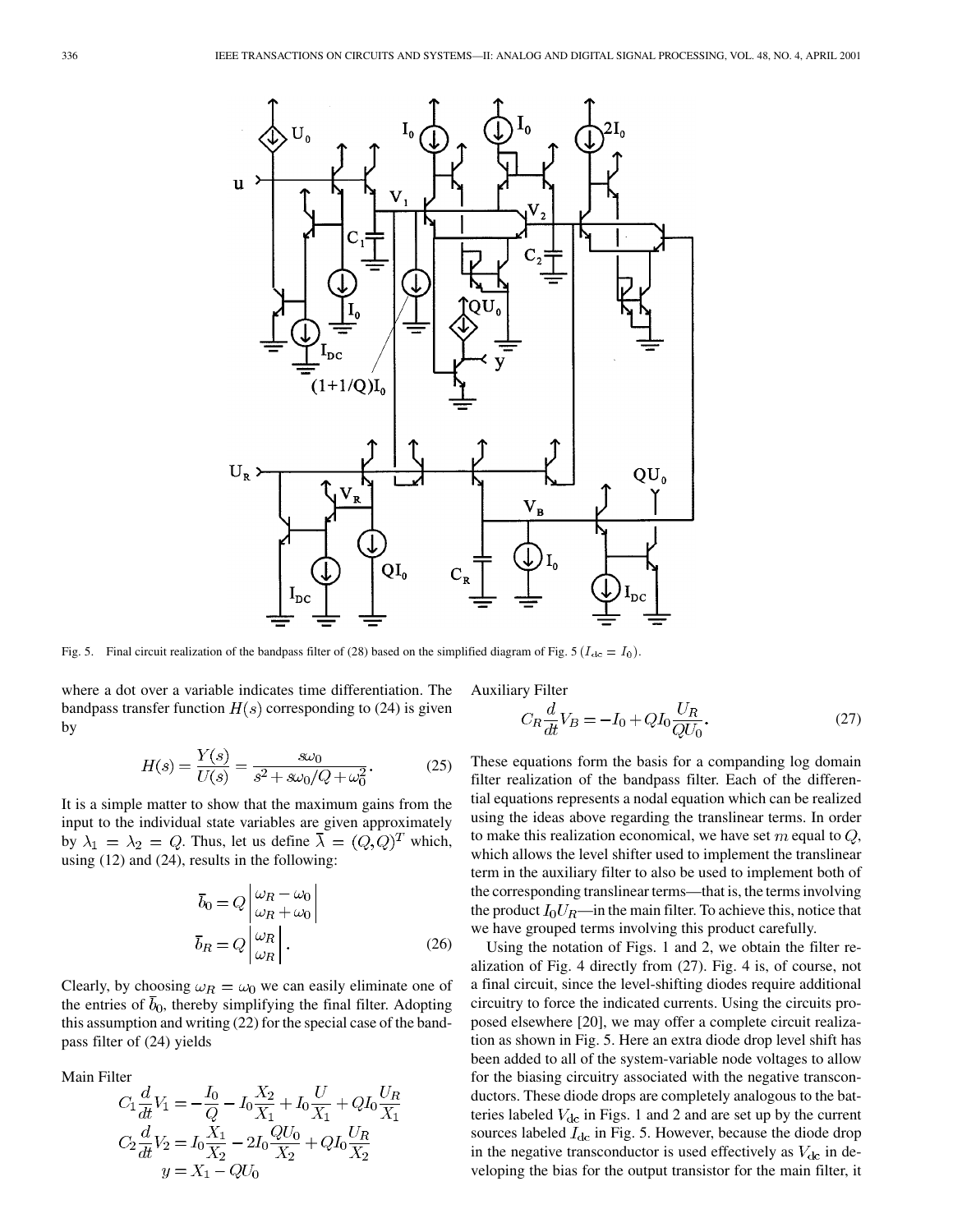

Fig. 6. (a) Input with a changing envelope and corresponding  $U_R$ . (b) Output transistor current in the filter with a constant bias. (c) Output transistor current in the filter with dynamic bias and the bias current  $\lambda U_0$ . (d) Output of the filter.

is necessary to set  $I_{\text{dc}} = I_0$  in Fig. 5. A description of some of the subcircuits used in Fig. 5 is given in [20].

#### IV. SIMULATION RESULTS AND DISCUSSION

Having given the theory and many details of the design of syllabic-companding filters we are proposing, we wish to finish our presentation with simulation results that show the performance of these filters. The circuit of Fig. 3 is used for this purpose. Because the main reason for the use of these filters, as opposed to noncompanding filters, is to improve the SNR, we focus only on this aspect of performance in this paper. The simulation of noise in companding filters is not a trivial matter, however, as has been pointed out in the literature [21]–[23]. Therefore, a large-signal approach—that is, based on transient analysis—was used to investigate the noise properties of the first-order dynamically biased log domain filter. Substantially ideal transistor models were used for each device throughout the circuit, and transistor current sources and mirrors were used for the indicated biasing. The effects of transistor nonidealities have not been investigated in this theoretical study, which is devoted primarily to the principles of the proposed ideas. The collector shot noise of each transistor was modeled using a gaussian distributed current source from its collector to its emitter. The rms value of this source was made proportional to the square root of the instantaneous collector current. Noiseless and noisy versions of the circuit of Fig. 3 were simulated, using uncorrelated noise sources for each transistor in the noisy case. The output noise was then found by subtracting the two results. The spectral density of the noise was determined by averaging the square of the magnitude of the Fourier transform of the noise taken over 25 runs. Numerically integrating this power spectral density over frequency yields the mean squared value of output noise.

The first job in specifying the dynamically biased filter of Fig. 3 is that of parameter selection. We chose  $C = C_R$  = 100 pF and the dc gain of the filter—that is,  $k$  in (15) and (21)—equal to 1. In order to establish a cutoff frequency of 100 kHz for the main filter,  $I_0$  was set equal to 1.61  $\mu$ A. In an attempt to choose an auxiliary filter cutoff frequency that might make it useful in the envelope filtering operation, the cutoff frequency  $\omega_R/2\pi$  was set to 10 kHz, yielding  $I_R = 0.1I_0 = 0.16 \,\mu\text{A}$ . In order to maintain the constraint that  $b_0 = 0$  in (16),  $\lambda$  was set equal to 1.11. Note that, due to this fractional choice for  $\lambda$ , it would be somewhat inconvenient in practice to implement the necessary current mirror taking the output of the auxiliary filter into the current source, labeled  $U_0$ , at the front end of the main filter. This highlights the difficulty of using the auxiliary filter for envelope filtering if small values of capacitance are to be maintained.

Fig. 6 illustrates the principal features of a dynamically biased filter versus a filter with constant bias. Identical inputs [Fig. 6(a)] with varying envelopes were fed into the dynamically biased filter specified above, and a copy of this filter with a constant bias  $U_0$ , both of which have the same transfer function. The *total* current in the output transistor of the filter with a constant bias is shown in Fig. 6(b) and that in the output transistor of a filter with dynamic biasing is shown in Fig. 6(c). Fig. 6(d) shows the output, which is the same for the two filters by design. For small input amplitudes, the reduction in gain from the internal points to the output in a dynamically biased filter as well as the reduced noise from the output transistor itself can be imagined by comparing Fig.. 6(b) and (c). This is because the transconductance of the output transistor is proportional to the output current, and this transconductance plays a major role in determining the noise gain from internal nodes to the output.

For the transient noise simulation of the companding filter, the input of the main filter  $u$  was a sinusoidal current at the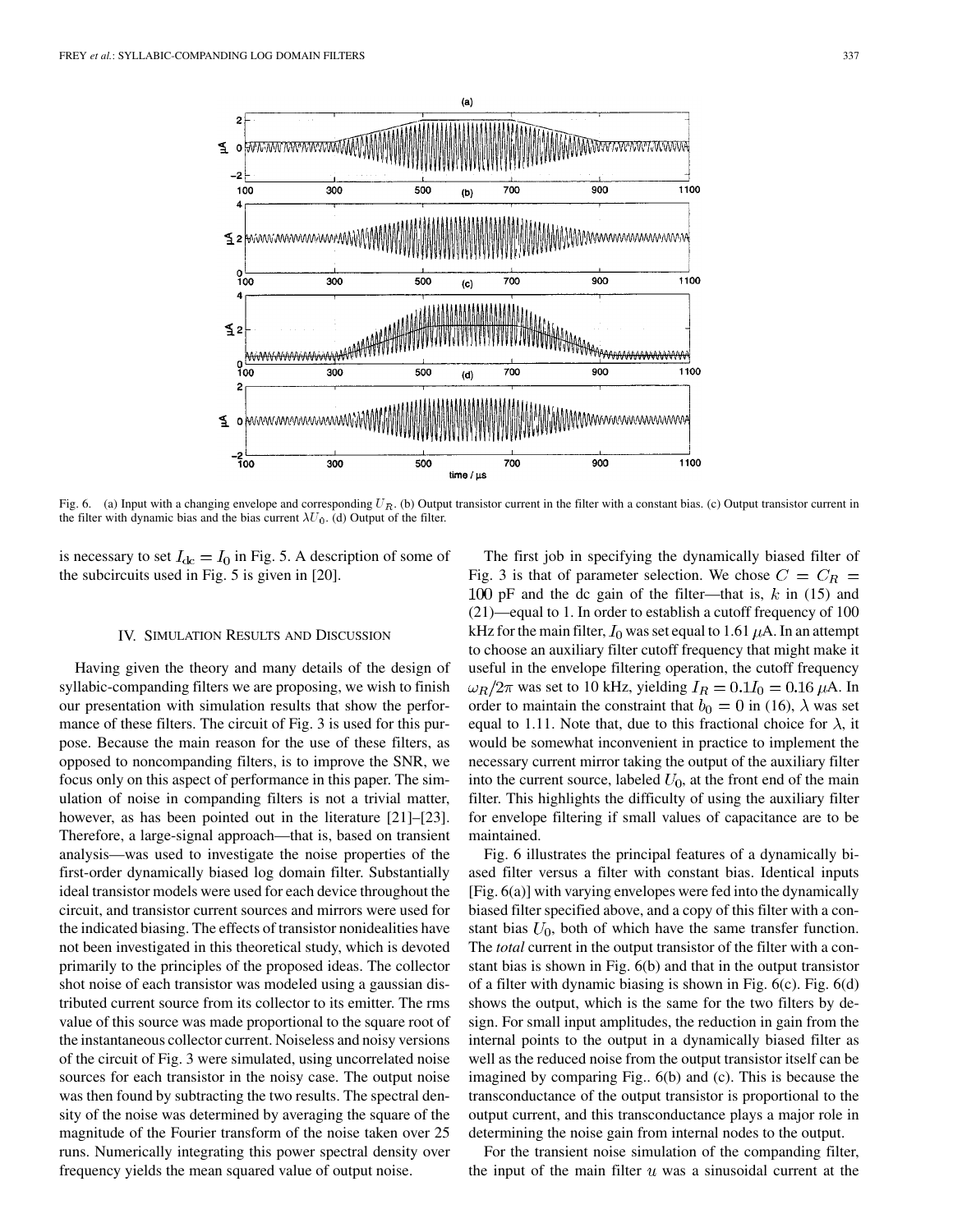

Fig. 7. Output noise PSD of the dynamically biased filter with input amplitude as a parameter: solid line—from transient analysis, dashed line—from ac analysis.

cutoff frequency of 100 kHz, having a constant amplitude. The auxiliary filter input  $U_R$  was a constant current with a value of 1.1 times the amplitude of  $u$ , mimicking the output of a level detector with a long averaging time compared to the signal frequency. This ensured a 10% safety margin in the collector current swings, which would maintain good bandwidth of the various transistors in practice. The noise spectral density was determined as described above, and this process was repeated for various input amplitudes in the range 10 nA–1 mA. The noise power spectral density (PSD) for the various input levels is shown in Fig. 7. The variation of noise with signal (due to a corresponding change in the bias current) can be seen. Also shown in the figure are the results from small signal noise simulation using the standard "ac" analysis in conjunction with the varying input  $U_R$ , applied to the auxiliary filter. Due to the class-A operation of the filter, the results are fairly close to those obtained from large-signal simulation. Fig. 8 shows the integrated (from 0 to 2.5 MHz) noise versus input amplitude.

Finally, Fig. 9 shows the SNR as a function of the input amplitude, computed using the results shown in Fig. 8. For large input currents, the SNR nearly saturates at 60 dB, while for small input currents, the SNR increases by 0.5 dB for every 1 dB increase in the input. This is a departure from conventional class-A linear filters whose SNR increases by 1 dB for every 1 dB increase in the input, until clipping occurs. However, in a conventional class-A filter, the SNR will always be worse than that observed here. For comparison purposes, Fig. 9 also shows the SNR of a fixed bias version of the dynamically biased filter, using a sufficiently large bias to accommodate the largest signals applied. This comparison clearly shows the advantage of companding systems over noncompanding systems. We also note that simulations on a second order dynamically biased filter show the same benefits of companding operation.

The explanation for the noise behavior of the companding filter is illuminating. At small input levels the noise of the dynamically biased filter is dominated by the noise of the logging and exponentiating circuitry, since the core filter circuitry



Fig. 8. Integrated output noise versus input amplitude in the dynamically biased filter.



Fig. 9. SNR versus input amplitude in the dynamically biased filter.

is running at considerably higher bias levels. The square root dependence of shot noise on signal level, therefore, explains the 0.5-dB increase in SNR for each 1 dB increase in input level. When the input signal levels are large, the core filter circuitry runs at lower bias than the logging and exponentiating circuitry, making the core circuitry the dominant noise source. Since the dynamically biased filter maintains essentially constant levels in the core filter, the SNR remains constant when the core filter noise dominates at large input levels.

## V. CONCLUSION

This paper has presented a complete theory for the design of companding log domain filters, where variations in the bias currents are used to achieve the companding operation. It was shown how translational mappings on the state equations can be used to generate system equations whose internal variables are guaranteed to be positive, which is useful in the design of